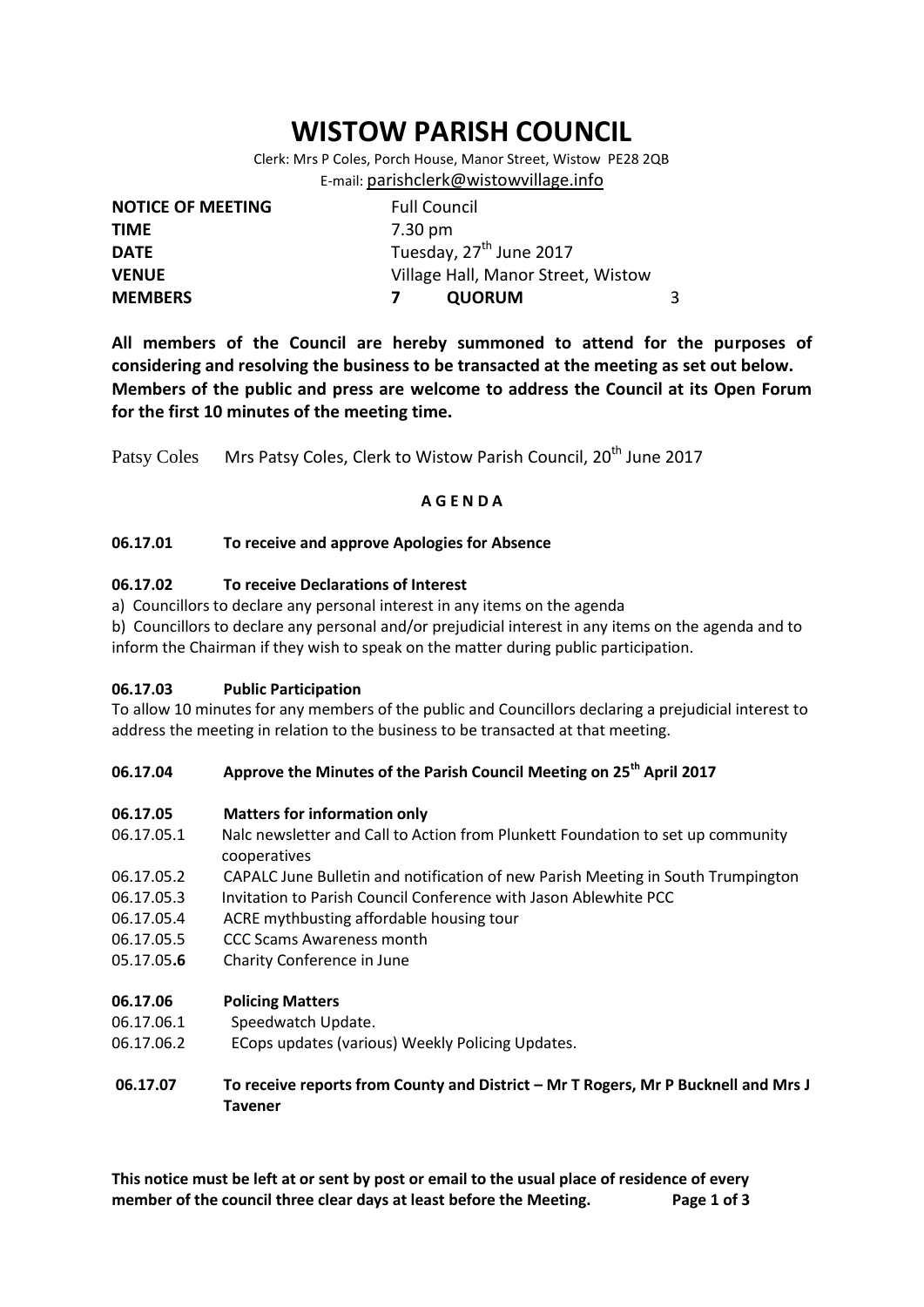# **Page 2**

| 06.17.08 | <b>Finance</b>                                              |         |  |
|----------|-------------------------------------------------------------|---------|--|
|          | a) to approve the Financial Statement and Cashflow for June |         |  |
|          | b) to approve payment of following amounts:                 |         |  |
|          | Clerks salary and expenses                                  | £362.68 |  |
|          | CGM grass cutting                                           | £600.00 |  |
| 06.17.08 | Income for June:                                            |         |  |

None

# **06.17.09 Correspondence**

- 06.17.09.1 Email from Wistow in Bloom requesting an annual grant of £200
- **06.17.10 To consider any Planning Applications received and planning related issues**
- 06.17.10.1 None

# **06.17.11 Highways Report/Traffic Matters**

- 06.17.11.1 MVAS is ordered, update on installation
- 06.17.11.2 Information from CCC on road works events
- 06.17.11.3 Any outstanding highways issues

# **06.17.12 Maintenance Issues**

- 06.14.12.1 Playground update on works and grant application, Mr Carter and Mr MacInnes.
- 06.17.12.2 Playground rota/risk assessment forms, April, Mr Gregory, May , Mr Leigh, June, Ms Leaton, July, Mr Carter
- 06.17.12.3 Grass cutting, appointment with CGM on 21<sup>st</sup> June 2017

# **06.17.13 Administration Matters**

- 06.07.13.1 PC11 on Oaklands Avenue is damaged, quote requested
- 06.07.13.2 Feedback from Mrs Janiak-Emery from Emergency Planning Seminar

# **06.17.14 Working Parties Feedback and Updates**

| Mr MacInnes           |
|-----------------------|
| Mr Gregory            |
| Mr MacInnes/Ms Leaton |
| Mrs Janiak-Emery      |
| Mr Waller             |
|                       |

# **06.17.15 Items for the Wistow Warbler and Wistow Web site.**

To note any relevant information.

06.17.15.1 Update on website, items to go on. Media policy to be added and finance details.

06.07.15.2 Training for Mrs Janiak-Emery and Clerk to update website and look at Transparency code grant

# **06.07.16 Monthly audit**

Mr MacInnes is our auditor for June, a volunteer is required for July

# **06.17.18 Matters for future consideration**

06.17.18.1 Community Plan

**This notice must be left at or sent by post or email to the usual place of residence of every member of the council three clear days at least before the Meeting. Page 2 of 3**